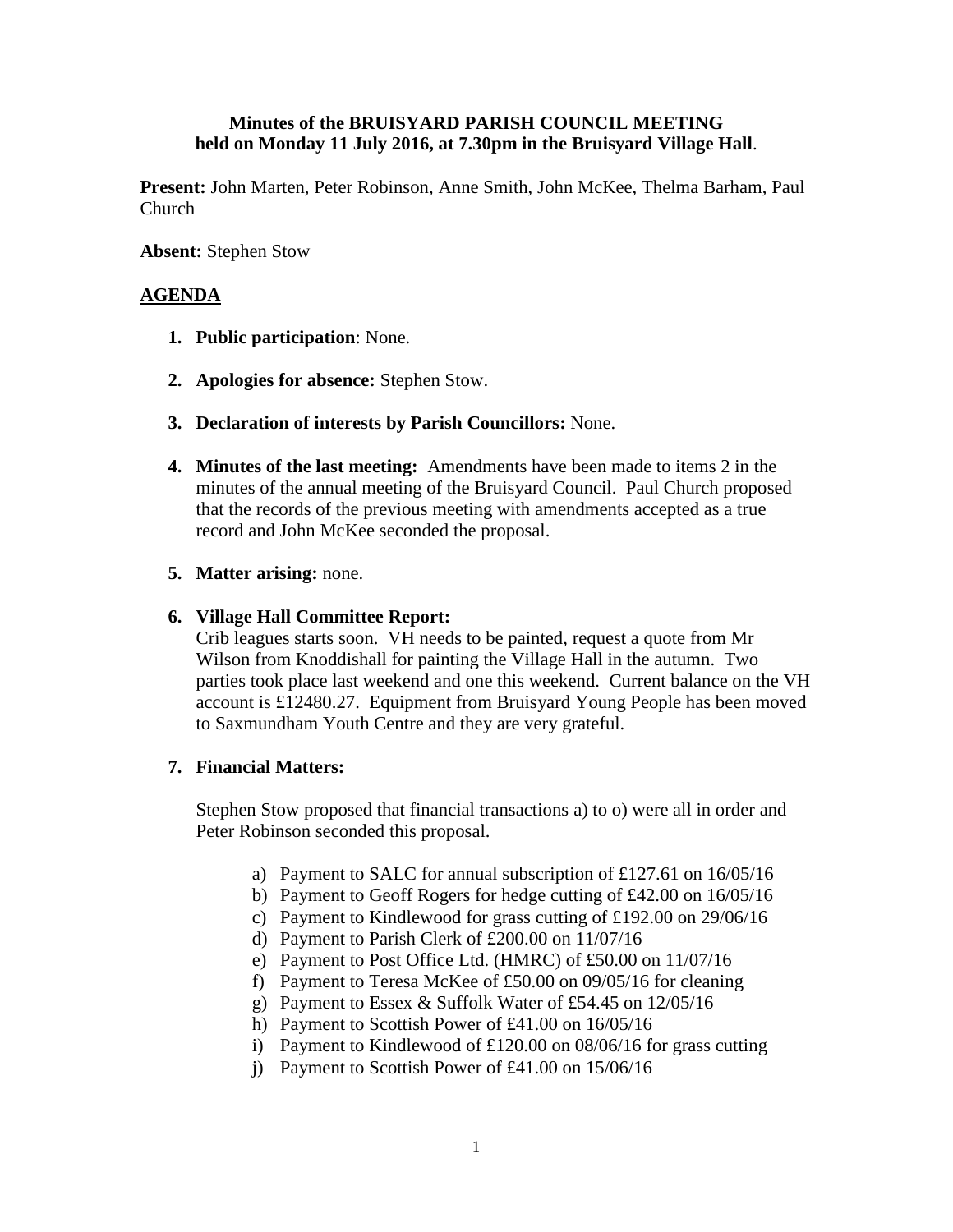- k) Clerk reported that SALC have done internal audit and have given us a report containing recommendation of what needs to be done during this financial year to tidy up our accounts. Full report is available from the Parish Clerk.
- l) At the last statement the Parish Council current account held £2968.74, the deposit account held £482.76 and the Village Hall account held £12480.27
- m) The Council has looked into the budget position as of July 2016. The Clerk reported that so far we are on target for spending and all costs are as expected. As it is only July not so many regular costs and charges have come in yet.
- **8. Review of PC assets and Risk Assessment:** The Chairman and the Clerk carried out risk assessment of all council's physical assets including new play area. Risk Assessment is available from the Parish Clerk. Village Hall sign needs repainting and tending to. Anne Smith is happy to do but needs assistance. Anne Smith will contact David Barham with the view to discuss repairs. Village Hall sing over the door to the Village Hall needs taking down, oiling and outing back on. The painters will be asked to do it when they are repainting.
- **9. Broadband Update:** Anne Smith reported that a contractor came and surveyed he land near Church Road, so assumption is that broadband will be brought in up to that point. Still no news on the meeting with BT although David smith is persevering.
- **10. Use of Car Park:** John Martin has an email from Sony Richards who enquired whether her son can leave his car in the Village Hall car park for a few days a week. Unfortunately, the permission cannot be granted as the planning permission for the Village Hall does not allow for parking for anyone other than those using the Village Hall or the playground facilities. It has also been decided to include a note in the next Parish Council newsletter to ask residents of the village not to park overnight in the VH car park.
- **11. Village Hall park benches:** those need to be pressure washed. Picnic tables do not need piling and staining for the next two years according to the manufacturer.
- **12. Maintenance: park notice board and Village Hall sign:** The Clerk has requested that the cork is installed for the Village Hall park notice board. Thelma Barham will check at home whether there is still some left over from the time when the College Road notice board has been done.

Rubbish bin in the corner of the park is very rusty and needs replacing. Bins and picnic benches came from the same place. We need to contact them to enquire if the replacement bin can be purchased. The Clerk to look at asset register and when the picnic benches were purchased. This will help us figure out where they were purchased from.